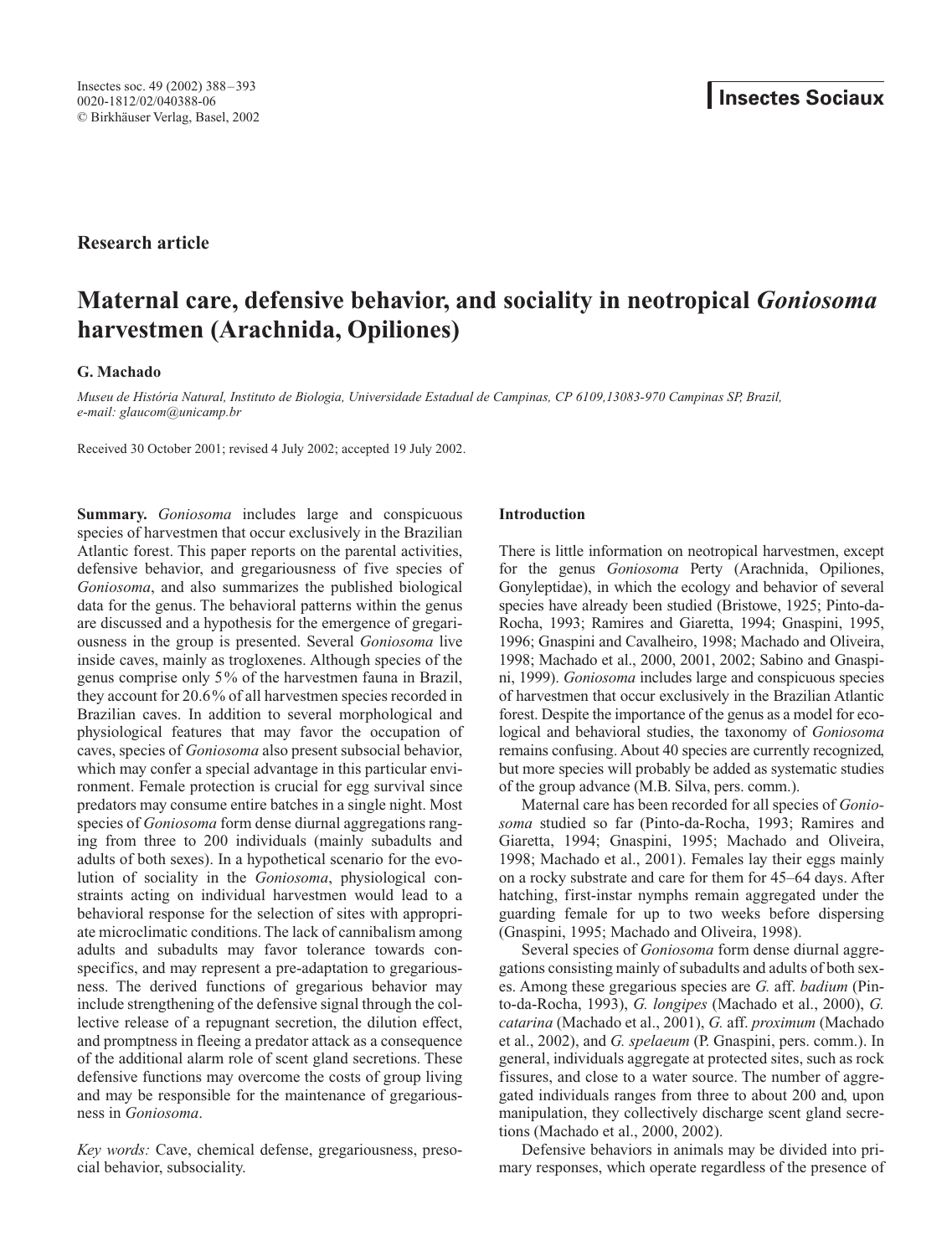a predator, and secondary responses, which operate in the presence of a predator (Edmunds, 1974). Among harvestmen, especially the large Gonyleptidae such as *Goniosoma*, secondary defensive mechanisms have been studied the most (Capocasale and Bruno-Trezza, 1964; Acosta et al., 1993; Gnaspini and Cavalheiro, 1998; Machado et al., 2000). These defenses include both mechanical (attack with the pedipalps and pinching with spines) and chemical (releasing of repugnant secretions) responses. Evasive responses, such as fleeing, are also commonly used by *Goniosoma* (Gnaspini and Cavalheiro, 1998; Machado et al., 2000) and other longlegged harvestmen species (Hillyard and Sankey, 1989).

This paper reports on the parental activities, defensive behavior, and gregariousness of five species of *Goniosoma* occurring in different regions of Brazil, and also summarizes the published biological data for the genus. The behavioral patterns within the genus are discussed and a hypothesis for the emergence of gregariousness in the group is presented.

## **Materials and methods**

The observations described here were made during fieldwork from 1998 to 2002, and included visits to several localities in the Brazilian Atlantic forest. Table 1 shows the species studied and the localities where they were found. An aggregation was considered any group of at least three harvestmen that were close enough to each other for their legs to overlap (cf. Machado et al., 2000). Whenever possible, the aggregations were collected and the individuals were counted and their sex determined. The dorsal scute length of females caring for offspring was measured and a sample of eggs was collected and preserved in 70% ethanol. In the laboratory, the egg diameter was measured with calipers to the nearest 0.02 mm. Continuous recording (sensu Martin and Bateson, 1986) was made of relevant behavioral events, such as interactions between individuals and defensive responses. Voucher specimens were deposited in the Museu de Zoologia da Universidade de São Paulo (MZSP), São Paulo, Brazil.

## **Results**

#### *Maternal care*

The eggs of all *Goniosoma* species studied so far are laid about 1–5 mm apart, in a single layer, and are generally covered by a thick mucous layer. Recently laid eggs are cream colored and have a mean diameter ranging from 1.44 to 1.58 mm (Table 2). The eggs darken with development and may reach an average diameter of 2.3 mm before hatching (Table 2). The increase in egg volume occurs as a result of water intake during embryonic development. The number of eggs laid varies widely within and among species, and ranges from 26 to 204 (Table 2).

The egg batches were located mainly in poorly-illuminated, wet sites  $(1-2 \text{ m from a water source})$ , such as in gaps between rocks along river margins (e.g. *G. catarina, G. discolor, G. proximum,* and *G.* aff. *proximum*) and in caves (*G. geniculatum*, *G. indistinctum*, *G. longipes*, *G. spelaeum*, and *G.* aff. *badium*). Females cared for the eggs and first instar nymphs before they dispersed. For *G.* aff. *proximum* (this study), *G. longipes* (Machado and Oliveira, 1998), and *G. spelaeum* (Gnaspini, 1995), ovipositions occurred throughout the year, indicating that there was no seasonal interruption in the reproductive activities of these species.

#### *Potential egg-predators and fungal attack*

Cave crickets (Ensifera, Phalangopsidae), which feed on *G. longipes* eggs, were commonly found near (10–50 cm) egg batches of *G. geniculatum* and *G. indistinctum* (Table 3). For the non-cavernicolous species (*G. discolor*, *G.* aff. *proximum*, and *Goniosoma* sp.n.1), the potential egg predators found near the batches were predacious tiger beetles (Coleoptera, Cicindellidae) and ants. Table 3 summarizes the current information on potential predators of *Goniosoma* eggs. One egg batch of *G. indistinctum* and five egg batches of *G.* aff. *proximum* were attacked by fungi, with the number of infected eggs ranging from 1 (1.3% of the total) to 38  $(100\% \text{ of the eggs}).$ 

## *Defensive behavior*

All species of *Goniosoma* studied so far rely on similar defensive mechanisms (Bristowe, 1925; Gnaspini, 1996; Gnaspini and Cavalheiro, 1998; Machado et al., 2000). Fleeing is the most common response upon disturbance by touch or illumination with artificial light. Individuals also sometimes try to escape by dropping from the substrate to the ground, and this behavior appears to be more common among guarding females. On the ground, the fallen individuals remain motionless for a while, probably to avoid detection by the potential predator. Attacking the aggressor with the pedipalps and trying to bite with the chelicerae is a frequent behavior upon manipulation. When handled by the fourth pair of legs, males move the femur IV vigorously in order to pinch with the sharp projections of the femur and coxa IV.

The manipulation of individuals may also cause the release of scent gland secretions. Initially, a transparent,

**Table 1.** The species of *Goniosoma* studied and the localities in the Brazilian Atlantic forest where they were found. *Goniosoma* sp.n.1 is a new species (M.B. Silva, pers. comm.) and the biological notes presented here precede its formal description

| Species          | Locality        | <b>State</b>   | Habitat           | Elevation (m) |
|------------------|-----------------|----------------|-------------------|---------------|
| G. aff. proximum | Ilha do Cardoso | São Paulo      | forest stream     | 100           |
| G. discolor      | Ubatuba         | São Paulo      | forest stream     | 100           |
| G. geniculatum   | Nova Friburgo   | Rio de Janeiro | granitic cave     | 900           |
| G. indistinctum  | Alto Caparaó    | Minas Gerais   | granitic cave     | 700           |
| Goniosoma sp.n.1 | Itororó         | Bahia          | hematite boulders | 1100          |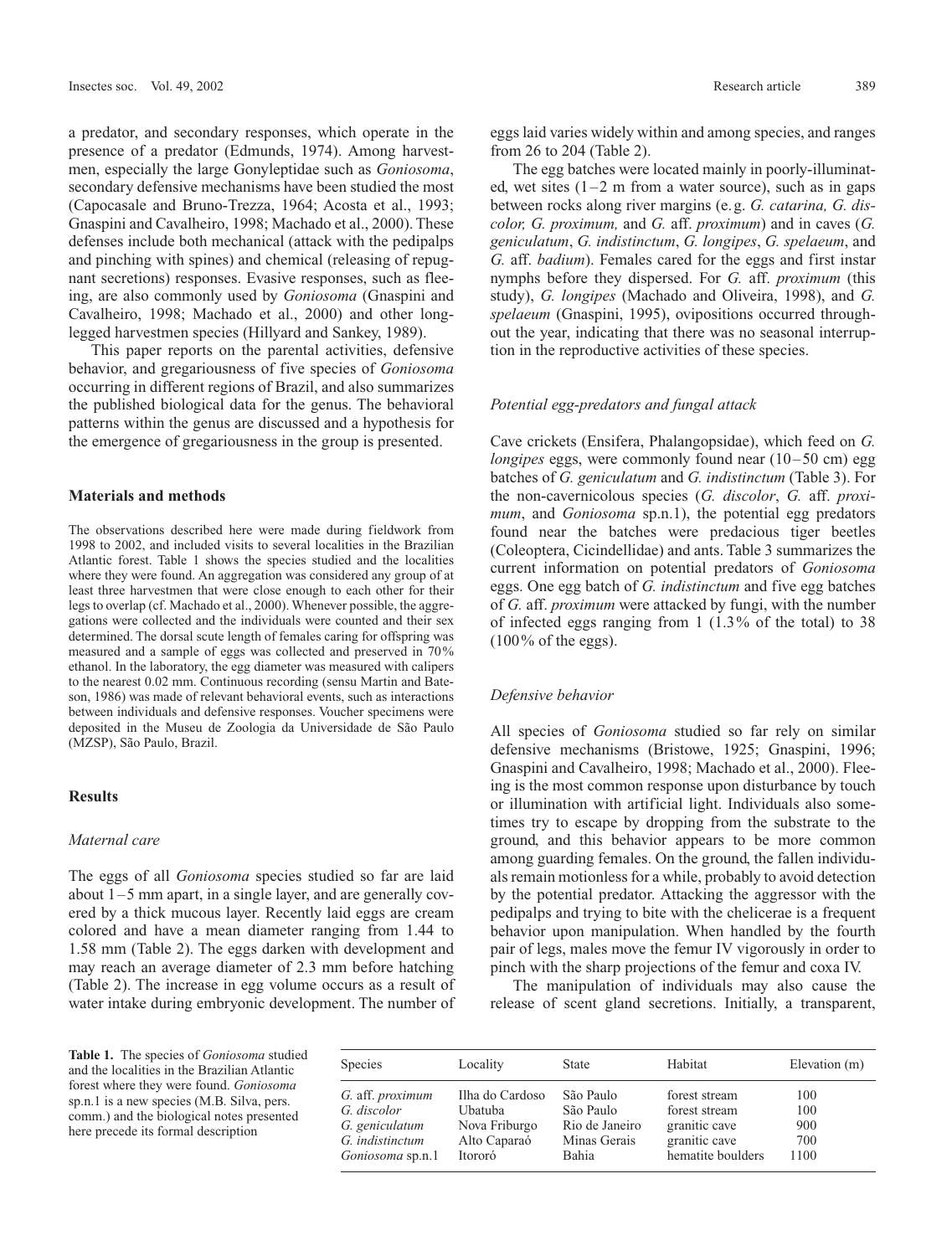**Table 2.** Life history traits related to the habitat occupation, reproduction, and gregariousness of several *Goniosoma* species. When the sample size (n) for the quantitative categories was smaller than 10, only the range is presented. In the remaining cases, the mean  $\pm$  SD is shown, with the range in parentheses

| Species                          | Cave<br>dweller | Female<br>size (mm)           | Number<br>of eggs                            | Egg diameter<br>(mm)          |                               | Increase<br>in volume    | Oviposition<br>substrate | Gregarious<br>habits | Number of<br>individuals                 |
|----------------------------------|-----------------|-------------------------------|----------------------------------------------|-------------------------------|-------------------------------|--------------------------|--------------------------|----------------------|------------------------------------------|
|                                  |                 |                               |                                              | Recently<br>laid              | Prior to<br>hatching          |                          |                          |                      |                                          |
| G. aff. badium <sup>a</sup>      | yes             | $\overline{?}$                | $72 - 105$<br>$(n = ?)$                      |                               |                               |                          | calcareous<br>rocks      | yes                  | $9 - 34$<br>$(n = ?)$                    |
| G. aff. proximum <sup>b, c</sup> | no              | $7.80 \pm 0.22$<br>$(n = 14)$ | $95.1 \pm 31.9$<br>$(3-165)$<br>$n = 18$     | $1.46 \pm 0.08$<br>$(n = 10)$ | $1.89 \pm 0.10$<br>$(n = 10)$ | 29.5%                    | granitic<br>rocks        | yes                  | $19.5 \pm 18.4$<br>$(3-79;$<br>$n = 82$  |
| $G.$ catarina <sup>d</sup>       | no              | 8.1<br>$(n=1)$                | ca. 100                                      |                               |                               |                          | granitic<br>rocks        | yes                  | $16 - 37$<br>$(n = 3)$                   |
| G. geniculatum $b$               | yes             | $7.96 \pm 0.25$<br>$(n = 18)$ | $47 - 156$<br>$(n = 2)$                      | $1.58 \pm 0.04$<br>$(n = 10)$ | $2.11 \pm 0.06$<br>$(n = 10)$ | 33.5%                    | granitic<br>rocks        | yes                  | $30 - 50$<br>$(n = 3)$                   |
| G. discolor $\frac{b}{b}$        | no              | $6.90 \pm 0.28$<br>$(n = 10)$ | $26 - 93$<br>$(n = 9)$                       | $1.44 \pm 0.12$<br>$(n = 10)$ | $1.85 \pm 0.07$<br>$(n = 10)$ | 28.5%                    | granitic<br>rocks        | yes                  | $3 - 10$<br>$(n = 5)$                    |
| G. indistinctum <sup>b</sup>     | yes             | 7.0<br>$(n=1)$                | 97<br>$(n=1)$                                |                               | $1.86 \pm 0.10$<br>$(n = 10)$ | $\overline{\phantom{m}}$ | granitic<br>rocks        | yes                  |                                          |
| G. longipes $e$                  | yes             | $7.83 \pm 0.24$<br>$(n = 33)$ | $131.05 \pm 38.62$<br>$(27-209;$<br>$n = 33$ | $1.44 \pm 0.09$<br>$(n = 20)$ | $1.91 \pm 0.12$               | 43%                      | granitic<br>rocks        | yes                  | $34.2 \pm 38.1$<br>$(7-200;$<br>$n = 30$ |
| $G.$ proximum $f$                | no              | $7.4 - 7.8$<br>$(n = 2)$      | $49 - 77$<br>$(n = 3)$                       |                               | $2.01 \pm 0.18$<br>$(n = 15)$ | $\overline{\phantom{m}}$ | granitic<br>rocks        | no                   |                                          |
| $G.$ spelaeum <sup>g</sup>       | yes             | $\sim 8.0$                    | $30 - 120$                                   |                               | $2.1 - 2.3$<br>$(n = ?)$      | $\overline{\phantom{0}}$ | calcareous<br>rocks      | yes                  | $\overline{\mathcal{E}}$                 |
| Goniosoma sp.n.1 $b$             | no              | $7.56 \pm 0.20$<br>$(n = 11)$ | $85 - 173$<br>$(n = 4)$                      | $1.51 \pm 0.08$<br>$(n = 10)$ | $1.91 \pm 0.19$<br>$(n = 10)$ | 24.8%                    | hematite<br>rocks        | no                   |                                          |

Sources: a Pinto-da-Rocha (1993); b This study; c Machado et al. (2002); d Machado et al. (2001); c Machado and Oliveira (1998) and Machado et al. (2000);  $f$  Ramires and Giaretta (1994);  $g$  Gnaspini (1995) and pers. comm.

inodorous droplet (enteric fluid) is released through the mouthparts and oozes throughout the lateral margins of the dorsal scute. Thereafter, a yellowish secretion with a sour smell is released by the exocrine glands located above the second pair of legs. This secretion also oozes throughout the margins of the body and mixes with the transparent liquid. The scent secretion may also be released as the enteric fluid passes near the opening of the scent glands, or even may be sprayed directly towards the aggressor with no prior release of oral liquid. Upon contact with human skin, the repugnant secretions of all species produced reddish spots, suggesting the presence of a quinone. The chemical composition of the scent gland secretion consists of two alkyl-1,4-benzoquinones in *G. spelaeum* (Gnaspini and Cavalheiro, 1998) and *G. longipes* (G. Machado and J.R. Trigo, unpub. data), and four alkyl-1,4-benzoquinones in *G.* aff. *proximum* (Machado et al., 2002).

## *Gregariousness*

Aggregations of *Goniosoma* consisted of motionless individuals (bodies  $0-5$  cm apart from each other), with their legs extensively overlapped, and were found during the daytime in wet, poorly-illuminated places. Just before dusk, the aggregations dispersed, and the individuals left the diurnal shelter to forage. The mean number of individuals per aggregation ranged from 3 to about 200 (Table 2). The mean sex ratio in aggregations of *G*. aff. *proximum* was nearly 1:1 ( $X \pm SD =$  $1.07 \pm 1.39$ ; range = 0.25-7; n = 82 aggregations), in contrast to *G. longipes* in which the sex ratio was female biased  $(X \pm SD = 1.8 \pm 1.5$ ; range = 0.3–5.3; n = 28 aggregations).

## **Discussion**

## *Cave colonization and parental care*

Caves are characterized by darkness, high moisture, little variation in temperature throughout the year, and low food availability (Barr, 1968), characteristics that may impose constraints on the colonization of caves by epigean animals (Gnaspini and Hoenen, 1999). The lack of light restricts cave colonization by visually oriented animals and makes occupation by photosynthetic organisms impossible. Generally, animal groups with cavernicolous representatives show nocturnal habits in the external environment and this feature may be a pre-adaptation for the occupation of caves. Indeed, cave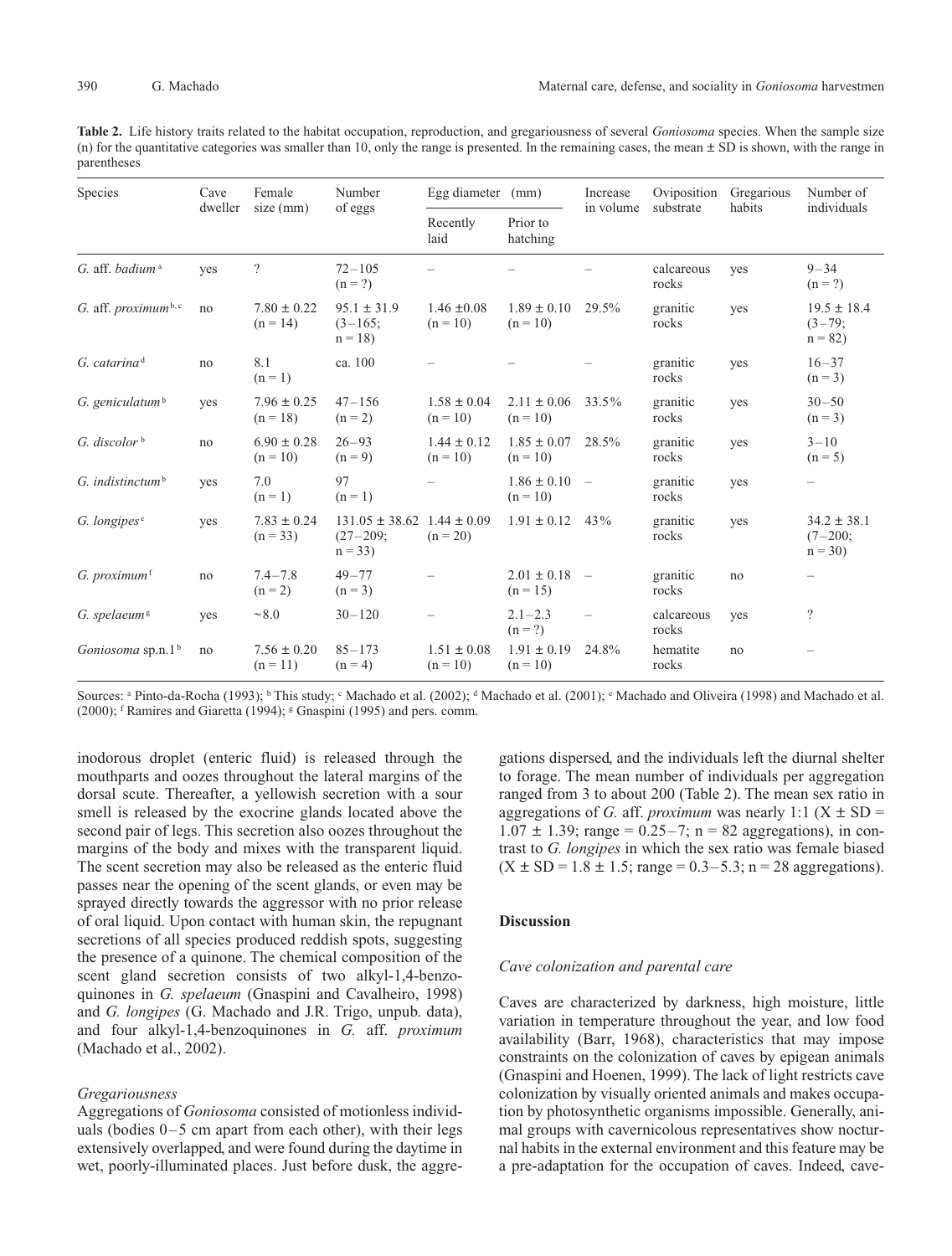**Table 3.** Potential predators of *Goniosoma* eggs based on literature data. The asterisk (\*) indicates species found preying on eggs in the field. The sources for the cited species are the same as in Table 2

| Species             | Potential predators of <i>Goniosoma</i> eggs                                                                                                                                 |
|---------------------|------------------------------------------------------------------------------------------------------------------------------------------------------------------------------|
| G. aff. badium      | Zelurus travassosi (Heteroptera: Reduviidae),<br><i>Strinatia</i> sp. (Ensifera: Phalangopsidae), and con-<br>specifics                                                      |
|                     | G. aff. proximum Pachycondyla sp. and Camponotus sp.<br>(Hymenoptera: Formicidae), Oxychila sp.<br>(Coleoptera: Cicindelidae), and conspecifics                              |
| G. catarina         | Conspecifics                                                                                                                                                                 |
| G. discolor         | Conspecifics                                                                                                                                                                 |
| G. geniculatum      | Cave crickets (Ensifera: Phalangopsidae) and<br>conspecifics                                                                                                                 |
| G. indistinctum     | Cave crickets (Ensifera: Phalangopsidae) and<br>conspecifics                                                                                                                 |
| G. longipes         | Odontomachus chelifer (Hymenoptera: Formicidae),<br>Zelurus travassosi* (Heteroptera: Reduviidae),<br><i>Strinatia</i> sp.* (Ensifera: Phalangopsidae), and<br>conspecifics* |
| G. proximum         | Conspecifics                                                                                                                                                                 |
| G. spelaeum         | Zelurus travassosi* (Heteroptera: Reduviidae),<br>Sepedophilus sp.* (Coleoptera: Staphylinidae),<br>Strinatia brevipenis (Ensifera: Phalangopsidae),<br>and conspecifics     |
| Goniosoma<br>sp.n.1 | Ants (Hymenoptera: Formicidae) and conspecifics                                                                                                                              |

dwelling arthropods rely mostly on non-visual structures, such as antennae or antenniform legs (Gnaspini and Hoenen, 1999 and references therein). Many cavernicolous species also show special adaptations to the scarcity of food, including a high resistance to starvation and/or an omnivorous and opportunistic diet (Barr and Holsinger, 1985). Harvestmen are an arachnid order with many cavernicolous species (Goodnight and Goodnight, 1981; Pinto-da-Rocha, 1995) and the presence of several of the morphological and physiological pre-adaptations cited above may explain their success in the colonization of caves.

Several representatives of the genus *Goniosoma* live in caves, mainly as trogloxenes (Gnaspini, 1996; Machado et al., 2000), i.e., they use the caves for shelter and as reproductive sites, but need to leave this habit to forage outside. Although species of *Goniosoma* comprise only 5% of the harvestmen fauna in Brazil, they account for 20.6% of all harvestmen species recorded in Brazilian caves (Pinto-da-Rocha, 1995). In addition to several morphological and physiological features that may favor the occupation of caves, species of *Goniosoma* present subsocial behavior, which may confer a special advantage in this particular environment. Subsociality includes brooding eggs and guarding young, as well as provisioning offspring before and after birth, and supporting them after nutritional independence (Clutton-Brock, 1991). Maternal assistance to eggs and nymphs has been reported for several harvestmen species and appears as the most elaborate form of parental investment in the order Opiliones (Machado and Raimundo, 2001).

Trivers (1972) proposed that maternal care will evolve when the individual's benefit (in terms of offspring survival) overrides the costs of parental behavior. Constant exposure to heavy predation may be an important selective pressure favoring the evolution of parental care if unprotected eggs have a high chance of being consumed (Wilson, 1971; Tallamy and Denno, 1981). Inside caves, the scarcity of food and the strong predation pressure (cave fauna consists mainly of predators and detritivores) may lead to a situation in which the maternal care confers an overall benefits to females. Despite the physiological costs of such behavior, unprotected eggs may have a low chance of survival. Indeed, for *G. longipes*, in which females reproduce inside caves, maternal care is crucial for egg survival since predators (mainly conspecifics and cave crickets) may consume entire batches in a single night (Machado and Oliveira, 1998). The results presented here show that most *Goniosoma* species seem to be exposed to these sources of egg mortality since similar egg predators were found near the guarding females (Table 3).

#### *Defensive behavior and gregariousness*

Arachnids are essentially solitary, predatory organisms that need to modify their behavior in order to interact with conspecifics. Among spiders and scorpions in particular, this behavioral modification is based on a period of non-aggression or tolerance that, in most species, corresponds to the sexual and parental phases (Foelix, 1996; Mahsberg, 2001). The few arachnid species that show social behavior are characterized by a suppression of cannibalistic habits among siblings, and an extended association between the parents and offspring. Therefore, at least among spiders, the subsociality is the most common route to achieve more complex forms of social behavior (Avilés, 1997).

Although detailed molecular studies have not yet been done, there are two main reasons to believe that individuals in harvestmen aggregations are not genetically related: (a) the individual composition of the groups varies from one day to another (G. Machado, unpublished data) and (b) after 5–14 days of maternal assistance the newly hatched offspring disperse and spend at least five instars (ca. 10 months) in a solitary life before joining a given group. Thus, there is apparently no direct connection between subsocial behavior and the evolution of gregariousness in *Goniosoma*. These observations weaken the possibility of kinship selection as a selective pressure leading to gregariousness in harvestmen, and also have an heuristic relevance for the comprehension of the evolution of sociality among non-related individuals. Perhaps the most important behavioral feature that differentiates harvestmen from spiders and scorpions is the lack of cannibalism among adults. Most records of cannibalism in harvestmen are of adults eating eggs or early instar nymphs (Edgar, 1971; Goodnight and Goodnight, 1976; Mora, 1990; Machado and Oliveira, 1998). Despite their carnivorous habits, harvestmen are generalist feeders with a tendency to necrophagy (Gnaspini, 1996; Machado et al., 2000). The non-cannibalistic habits of adults may have favored conspe-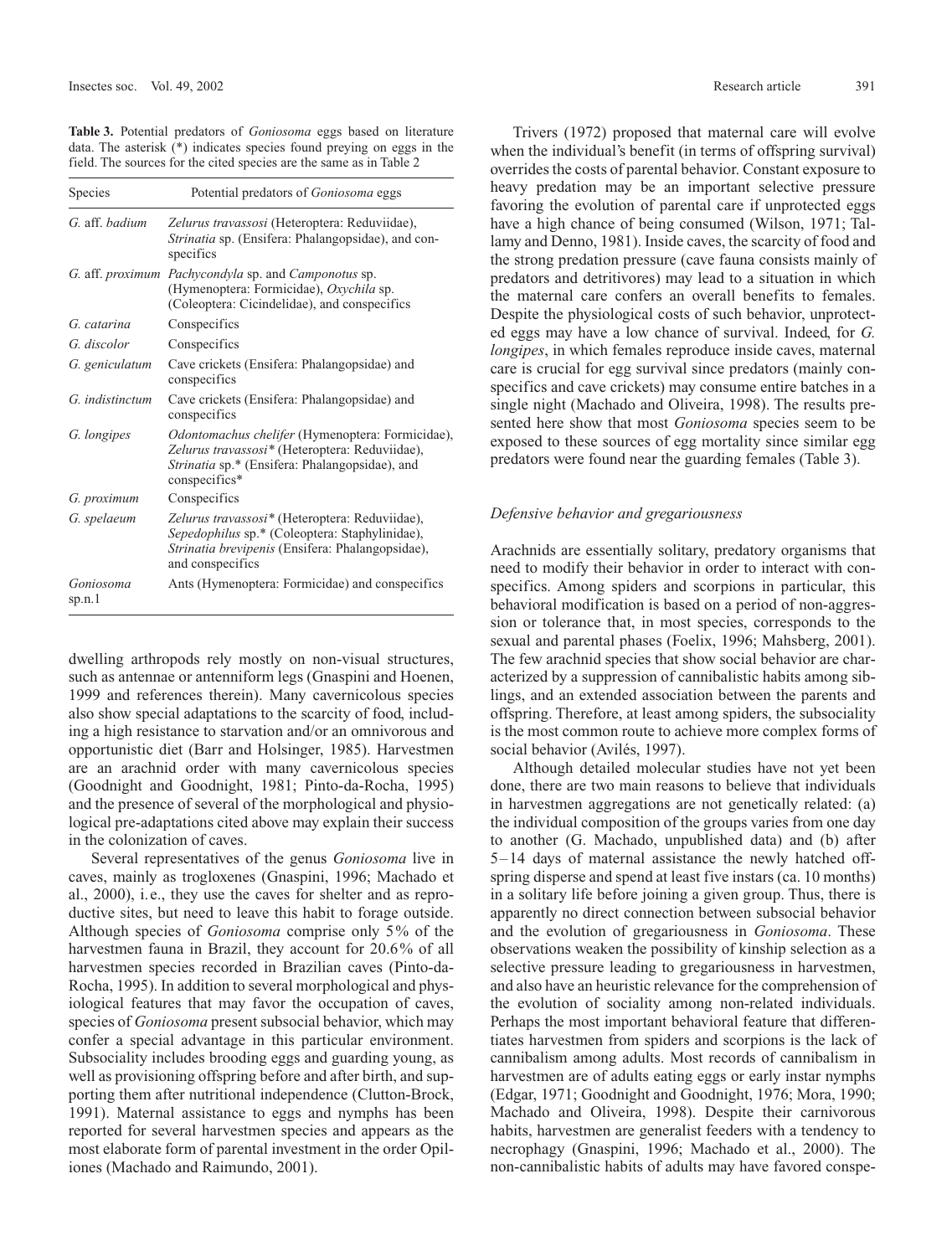

**Figure 1.** Hypothetical scenario for the evolution of gregariousness in harvestmen of the genus *Goniosoma*. Physiological constraints acting on individual harvestmen may lead to the selection of sites with appropriate temperature, humidity, and illumination. The lack of cannibalism among individuals may favor the tolerance of conspecifics, and may be a pre-adaptation to gregariousness. The derived functions of gregarious behavior in *Goniosoma* harvestmen may include strengthening of the defensive signal through the collective release of the scent gland secretion, the dilution (sensu Vulinec, 1990), and a promptness to flee a predator attack in response to the alarm role of defensive secretions. These defensive functions, allied with the physiological advantages of group living (such as lower metabolic rate and decreased water loss), may overcome the costs of living in a group and may contribute to the maintenance of gregariousness in *Goniosoma*

cific tolerance and the evolution of gregarious behavior in harvestmen (Fig. 1).

Among gregarious web-building spiders, the primary selective advantages favoring group living are derived from foraging benefits (Uetz and Hieber, 1997). For most insects, however, defense seems to be the main advantage achieved with gregariousness (Vulinec, 1990). Several hypotheses have been proposed to explain the adaptive relevance of harvestmen aggregations, including mating, defense, and hydroand thermoregulation (Holmberg et al., 1984; Machado et al., 2000). The data presented here suggest that the gregariousness in *Goniosoma*, which is characterized by non-sexual, non-familial interindividual attraction, is not the result of chance but is a social phenomenon. Group living in the genus may confer defensive advantages to an individual harvestman in three different ways (Fig. 1). First, aggregations may strengthen the repulsive signal of the scent gland secretions to predators (Holmberg et al., 1984; Machado and Vasconcelos, 1998; Machado et al., 2000). Chemical studies have shown that the secretions produced by *Goniosoma* are mainly benzoquinones (Gnaspini and Cavalheiro, 1998; Machado et al., 2002), which are widespread predator deterrents among arthropods (Blum, 1981). Second, resting in a group may decrease the risks of being singled out by a predator, according to the dilution effect, which have been shown to reduce individual chance of predation by wasps in social spiders (Uetz and Hieber, 1994). Third, at least in *G*. aff. *proximum*, the scent gland secretion also works as an alarm pheromone such that larger groups respond faster to the chemical stimulus because of the increased number of sensorial legs used for surveillance (Machado et al., 2002). This finding does not exclude the possibility that the scent gland secretion also works as an aggregation pheromone. In the leaf bug *Nezara viridula* the scent secretion, primarily used for defense, can elicit an alarm or attract conspecifics, depending on the concentration (Lockwood and Story, 1987).

Despite the defensive benefits, gregarious behavior in *Goniosoma* may be induced primarily by microclimatic factors, such as relative humidity, temperature, and degree of illumination (Holmberg et al., 1984; Machado et al., 2000), since harvestmen are more susceptible to dehydration than most other arachnids (Hillyard and Sankey, 1989). Microclimatic factors, such as relative humidity, temperature, and light conditions may have a general influence on gregariousness in arthropods (Buxton, 1932). For some beetles (Copp, 1983; Rasa, 1997), cockroaches (Dambach and Goehlen, 1999), millipedes (Dangerfield, 1993), and isopods (Friedlander, 1965), gregarious behavior is a strategy used primarily to reduce body water loss, since grouped individuals lose less water than solitary ones. The same is true for the harvestman *Vonones ornata* (Cosmetidae), in which the metabolism of aggregated individuals is 12% lower than that of single individuals (Anderson, 1993). A lower metabolic rate reduces energy expenditure and spiracular water loss in several tracheate arthropods, including arachnids (Hadley, 1994). This phenomenon may also occur in *Goniosoma* and gregariousness could act as a behavioral mechanism for regulating and reducing evaporation among grouped individuals. Thus, it seems reasonable to suppose that the defensive functions of gregarious behavior in *Goniosoma* have evolved as a by-product of a primarily behavioral response to environmental stress (Fig. 1; see also Machado et al., 2002).

The importance of behavioral studies in a variety of related species lies mainly in the basic information that can be used to test evolutionary hypotheses about the origin and maintenance of several life history traits (Brooks et al., 1995). Recently, several researchers have used behavioral characters to construct phylogenies (De Queiroz and Wimberger, 1993). Information on the behavior of organisms can be useful in both ecological and systematic studies (Wenzel, 1992; Miller and Wenzel, 1995). The genus *Goniosoma* is certainly the most studied among neotropical harvestmen. The amount of published information on *Goniosoma*, coupled with a phylogeny for the genus, would allow researchers to test hypotheses about the evolution of characters such as the colonization of caves, gregariousness, the chemical nature of the scent gland secretions, and life history traits associated with subsociality.

#### **Acknowledgements**

The author thanks S. Koehler for helping in the fieldwork, M.B. Silva and R. Pinto da Rocha for identification of the harvestmen, and R.L.G. Raimundo and P. Gnaspini for providing unpublished data on *G. discolor* and *G. spelaeum*, respectively. The manuscript was greatly improved by comments from P.S. Oliveira, R.L.G. Raimundo, I. Sazima, M.O. Gonzaga, A.J. Santos, S. Koehler, E.M. Venticinque, P. Gnaspini, R. Prum, D.J. Futuyma, and two anonymous reviewers. G.M. was supported by a fellowship from CNPq.